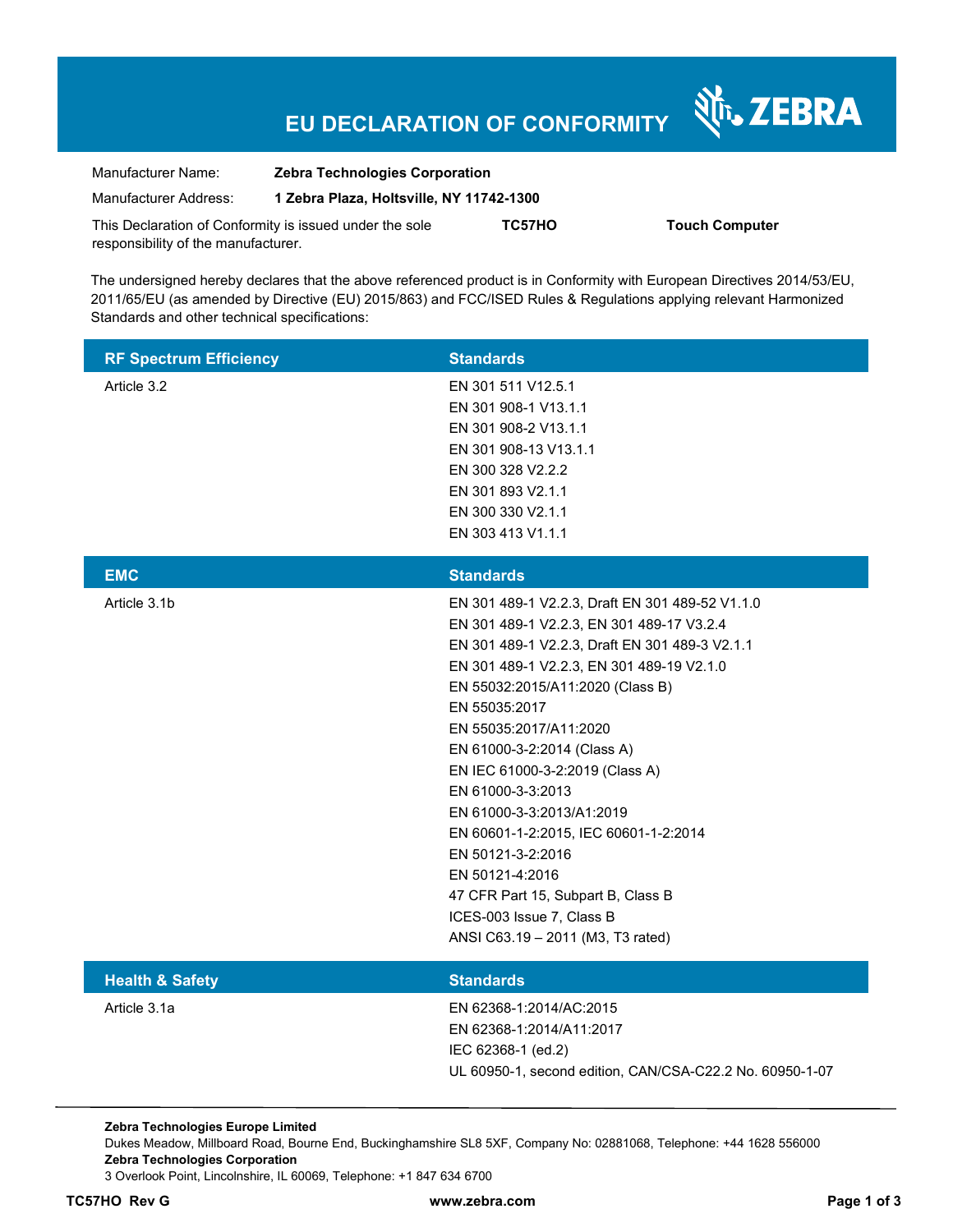

EN 50360:2017 (Max average 10g SAR: Head 1.360 W/Kg) EN 50566:2017 (Max average 10g SAR: Body 0.857 W/Kg) EN 50566:2017 (Max average 10g SAR: Limb 11.487 W/Kg) <sup>1</sup> EN 50364:2018 EN 50663:2017 EN 62479:2010 EN 50665:2017 EN 62311:2008 EN IEC 62311:2020 FCC 47CFR Part 2.1093 RSS 102 Issue 5 IEC 62471:2006 (Ed.1.0); EN 62471:2008 (LED)

| <b>E112 Location Positioning</b>                    | <b>Standards</b>                                                                    |
|-----------------------------------------------------|-------------------------------------------------------------------------------------|
| Article 3.3g: Delegated Regulation (EU)<br>2019/320 | EC Guidelines for compliance with delegated regulation (EU)<br>2019/320, April 2021 |
| <b>Environmental</b>                                | <b>Standards</b>                                                                    |
| Restriction of Hazardous Substances (RoHS)          | EN IEC 63000:2018                                                                   |

With regard to Directive 2014/53/EU, the conformity assessment procedure referred to in Article 17.2(b) and detailed in Annex III has been followed with the involvement of the following Notified Body: **CTC advanced GmbH**, Untertürkheimer Str. 6 – 10 66117 Saarbrücken, Germany

EC-Type Examination Certificate number: T818430F-02-TEC

Assessed Articles: 3.1a, 3.1b, 3.2, 3.3g

US company representative for FCC Supplier's Declaration of Conformity (47 CFR Part 2.1071 to 2.1077) is Larry Zhou and can be reached at larry.zhou@zebra.com.

**Signed on behalf of Zebra Technologies Corporation** 

Place: Bourne End

*(Signature of authorized person)* Date of Affixing the CE Mark: 28 October 2018 Marco Belli Rev: G Sr. Manager, Regulatory Date: 17 January 2022

**Zebra Technologies Europe Limited**  Dukes Meadow, Millboard Road, Bourne End, Buckinghamshire SL8 5XF, Company No: 02881068, Telephone: +44 1628 556000 **Zebra Technologies Corporation**  3 Overlook Point, Lincolnshire, IL 60069, Telephone: +1 847 634 6700